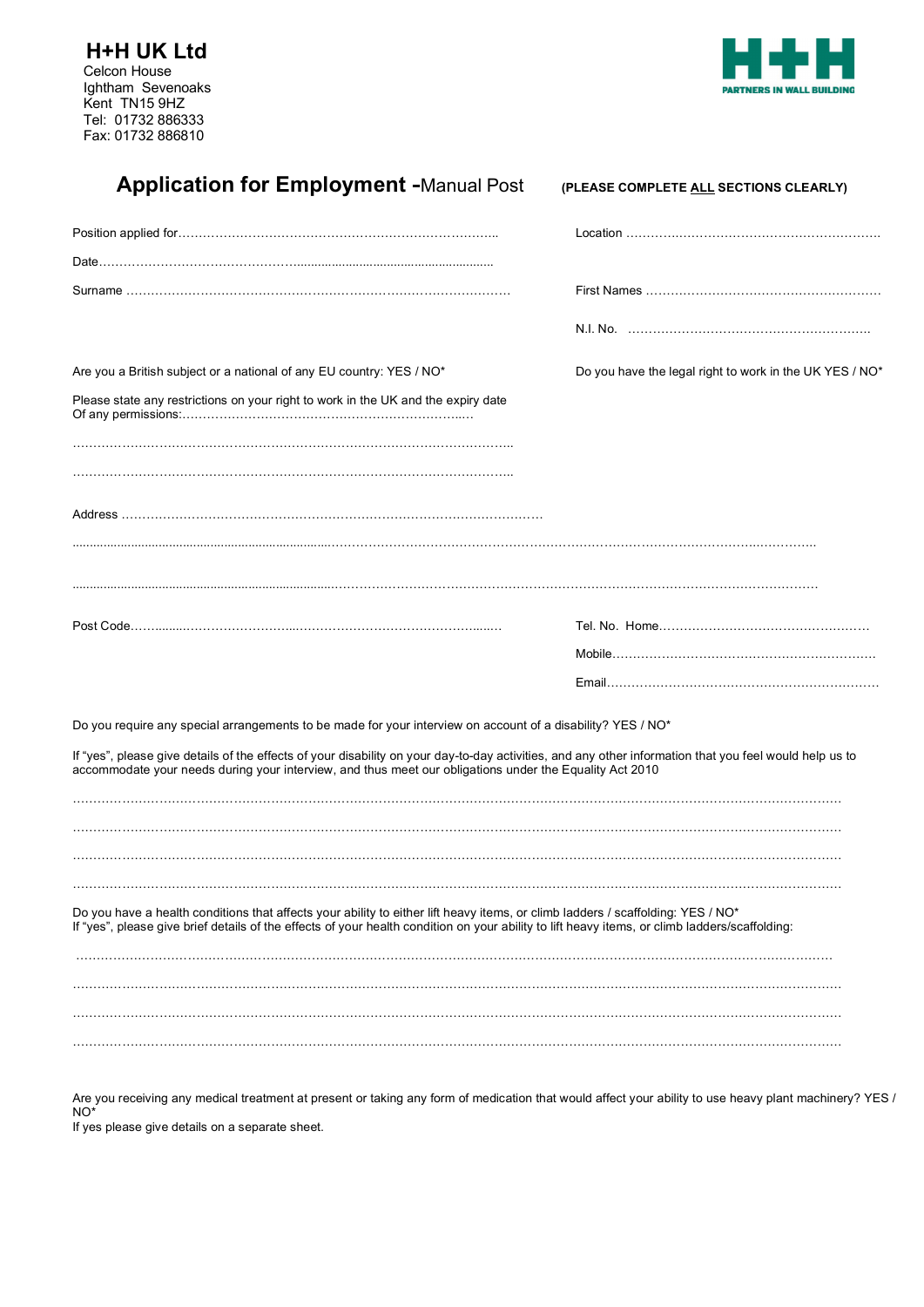| Car Owner? YES / NO *           | Driving Licence - Provisional / Full / No * |  |
|---------------------------------|---------------------------------------------|--|
| Details of current endorsements |                                             |  |

Do you have a Construction Industry Training Board Safety Awareness Certificate: YES / NO\*

Do you have a Construction Industry Training Board Driving Certificate: YES / NO\*

### *\** **Education, qualifications and training**

### **Secondary education**

| From |    | To  |    |                         |                                           |       |
|------|----|-----|----|-------------------------|-------------------------------------------|-------|
| Mth  | Yr | Mth | Yr | Name and type of school | Examination results (subjects and grades) | Dates |
|      |    |     |    |                         |                                           |       |
|      |    |     |    |                         |                                           |       |
|      |    |     |    |                         |                                           |       |
|      |    |     |    |                         |                                           |       |
|      |    |     |    |                         |                                           |       |
|      |    |     |    |                         |                                           |       |
|      |    |     |    |                         |                                           |       |
|      |    |     |    |                         |                                           |       |
|      |    |     |    |                         |                                           |       |
|      |    |     |    |                         |                                           |       |
|      |    |     |    |                         |                                           |       |
|      |    |     |    |                         |                                           |       |

### **Further and higher education**

| From<br>Yr<br>Mth | To<br>Mth Yr | Name of Univ / College / Institute | Qualification | Subjects | Method of study<br>(Full/part time/<br>corespondence) |
|-------------------|--------------|------------------------------------|---------------|----------|-------------------------------------------------------|
|                   |              |                                    |               |          |                                                       |
|                   |              |                                    |               |          |                                                       |
|                   |              |                                    |               |          |                                                       |
|                   |              |                                    |               |          |                                                       |
|                   |              |                                    |               |          |                                                       |
|                   |              |                                    |               |          |                                                       |

**Other qualifications / courses attended / membership of professional institutes / etc.**

| Dates | Details |
|-------|---------|
|       |         |
|       |         |
|       |         |
|       |         |
|       |         |
|       |         |
|       |         |
|       |         |
|       |         |
|       |         |
|       |         |
|       |         |
|       |         |
|       |         |
|       |         |
|       |         |
|       |         |
|       |         |

### **Employment details - 1. Present or last employer**

| From<br>Mth Yr | To<br>Mth Yr | Employer's name and address<br>and nature of business | Job title | Responsible to | Outline of duties |
|----------------|--------------|-------------------------------------------------------|-----------|----------------|-------------------|
|                |              |                                                       |           |                |                   |
|                |              |                                                       |           |                |                   |
|                |              |                                                       |           |                |                   |
|                |              |                                                       |           |                |                   |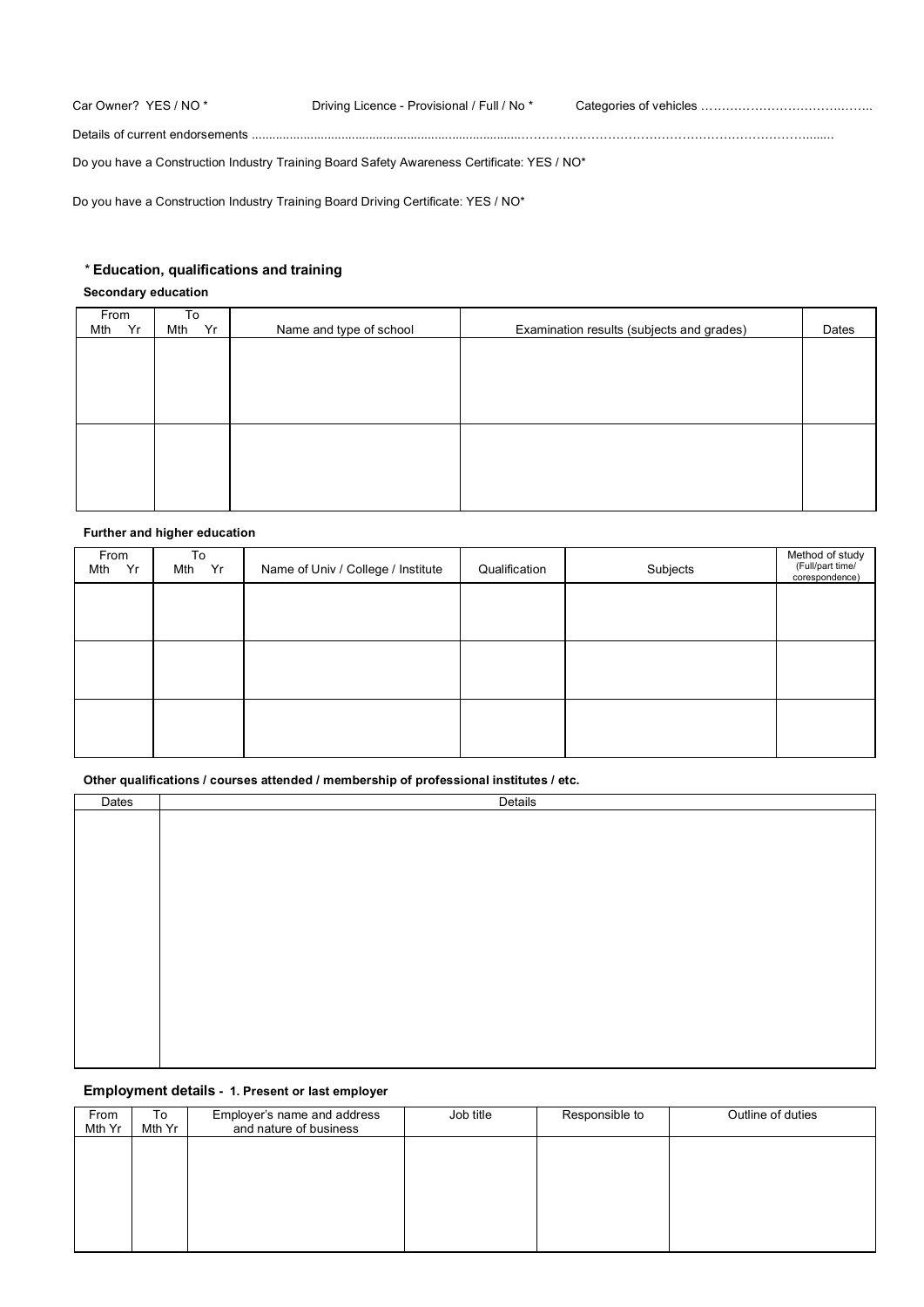| Leaving/present<br>salary | Reason for leaving/wishing to leave | Name of referee |  |
|---------------------------|-------------------------------------|-----------------|--|

# **Employment details - 2. Previous two employers**

| From<br>Mth Yr    | To<br>Mth Yr | Employer's name and address<br>and nature of business | Job title | Responsible to  | Outline of duties |
|-------------------|--------------|-------------------------------------------------------|-----------|-----------------|-------------------|
|                   |              |                                                       |           |                 |                   |
|                   |              |                                                       |           |                 |                   |
|                   |              |                                                       |           |                 |                   |
|                   |              |                                                       |           |                 |                   |
|                   |              |                                                       |           |                 |                   |
|                   |              |                                                       |           |                 |                   |
|                   |              |                                                       |           |                 |                   |
| Salary on leaving |              | Reason for leaving                                    |           | Name of referee |                   |
|                   |              |                                                       |           |                 |                   |
| From              | To           | Employer's name and address                           |           | Responsible to  |                   |
|                   |              |                                                       |           |                 |                   |
| Mth Yr            | Mth Yr       | and nature of business                                | Job title |                 | Outline of duties |
|                   |              |                                                       |           |                 |                   |
|                   |              |                                                       |           |                 |                   |
|                   |              |                                                       |           |                 |                   |
|                   |              |                                                       |           |                 |                   |
|                   |              |                                                       |           |                 |                   |
|                   |              |                                                       |           |                 |                   |
|                   |              |                                                       |           |                 |                   |
| Salary on leaving |              | Reason for leaving                                    |           | Name of referee |                   |
|                   |              |                                                       |           |                 |                   |

## **Employment details - 3. Other employment experience prior to that already listed, if applicable. Please list most recent first.**

| From   | $\overline{10}$ | Organisation's name and address | Job title | Outline of duties | Name of referee |
|--------|-----------------|---------------------------------|-----------|-------------------|-----------------|
| Mth Yr | Mth Yr          |                                 |           |                   |                 |
|        |                 |                                 |           |                   |                 |
|        |                 |                                 |           |                   |                 |
|        |                 |                                 |           |                   |                 |
|        |                 |                                 |           |                   |                 |
|        |                 |                                 |           |                   |                 |
|        |                 |                                 |           |                   |                 |
|        |                 |                                 |           |                   |                 |
|        |                 |                                 |           |                   |                 |
|        |                 |                                 |           |                   |                 |
|        |                 |                                 |           |                   |                 |
|        |                 |                                 |           |                   |                 |
|        |                 |                                 |           |                   |                 |
|        |                 |                                 |           |                   |                 |
|        |                 |                                 |           |                   |                 |
|        |                 |                                 |           |                   |                 |
|        |                 |                                 |           |                   |                 |
|        |                 |                                 |           |                   |                 |
|        |                 |                                 |           |                   |                 |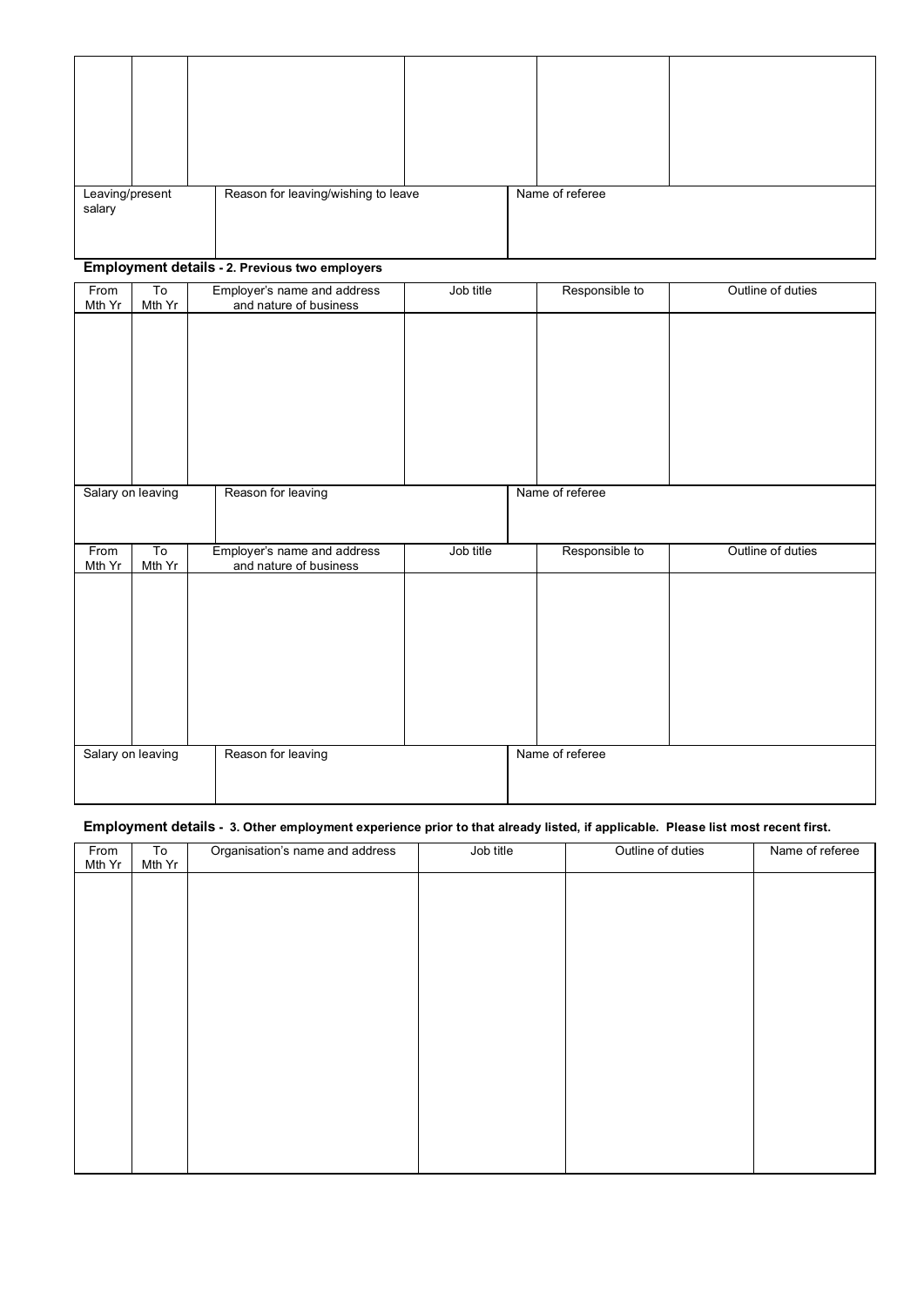## General

| Please give details of any commitments that may limit your working hours (e.g. Military Reserve, Local Government, Judicial, etc.)                                                                                          |
|-----------------------------------------------------------------------------------------------------------------------------------------------------------------------------------------------------------------------------|
| Have you been convicted of any criminal offence? YES / NO* If 'yes', please give details of any unspent convictions. Spent convictions do<br>not have to be declared as the job is not one covered by the Exceptions Order: |
| Where did you see the vacancy advertised, or hear of it?                                                                                                                                                                    |
| Further information in support of your application                                                                                                                                                                          |

Further information in support of your application<br>(e.g. Career ambitions, special reasons for wishing to join the company, outside interests or commitments and leisure activities)